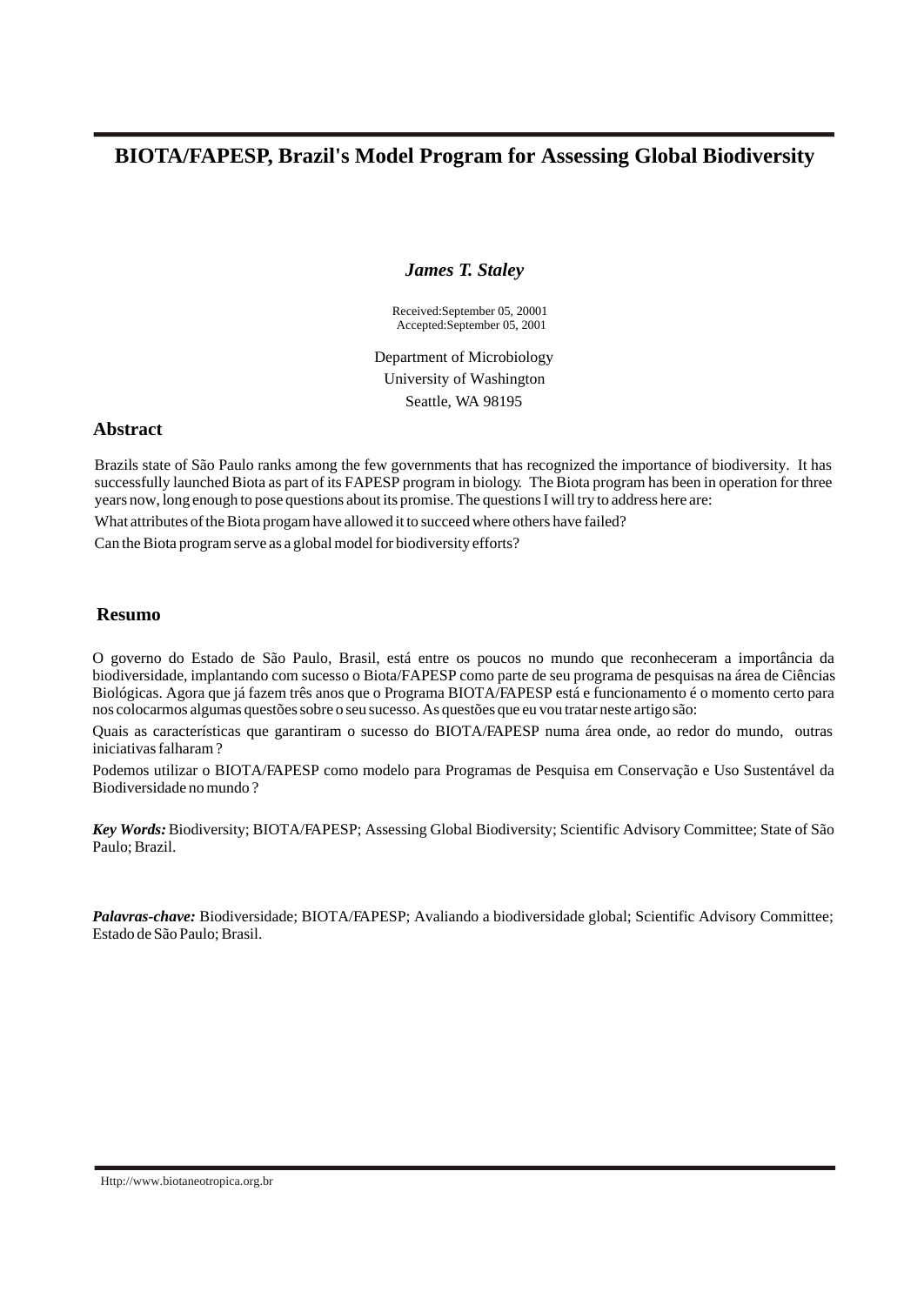#### **Introduction**

Earths creatures are not only unique but they are the most valuable matter in the Universe. They are of far greater consequence than the worlds mineral and energy resources. Yet, many governments and citizens have mixed feelings about the importance of organisms.

The ambivalent attitude of humans toward other species likely stems from our changing perception of our place on Earth. On the one hand, humans have great respect and affection for plant and animal life. Ancient civilizations worshiped animals or mythical creatures because of their strength, their ability to fly or their uncanny senses of sight, hearing and smell.

Yet, at the same time, a common attitude of humans is that Nature must be conquered and held under human control. This view likely springs from the competitive struggle that our species, which evolved about 100,000 years ago, developed while taking reign over a wild and sometimes dangerous planet. Indeed, it has been only in the past few thousand years that humans have had any great impact on the planet's biological resources at all. Animals and plants have always been important as resources to be exploited for food, shelter and clothing, and still are. And wild animals, especially large carnivores, were a threat to the existence of humans and were duly eradicated, and still are.

## **The Human Impact on Biodiversity**

During the past few thousand years, Earth has been undergoing a dramatic transformation. As humans left Africa and colonized other continents, many animal and plant species were driven to extinction by over-hunting and over-harvesting (Diamond, 1997). Such was the fate of the North American mammoth, the large Australian marsupials and the New Zealand moa. A single example, that of the Rapanui people of Easter Island, illustrates this lesson well. When the Dutch ship Afrikaansche Galei visited Easter Island in 1722, Captain Jakob Roggeveen noted that there was not a single tree. However, more recently anthropologists have discovered pollen from extinct trees that was preserved in soil profiles. From this they concluded that the island was at one time forested like other Pacific Islands. Apparently, the Rapanui harvested all of their trees for shelter, clothing and food until the trees were driven to extinction (Flannery, 1994). The result is that an island that previously supported about 8,000 inhabitants and developed its own written language and distinctive culture, could now support only an impoverished population of hundreds. Furthermore, the Rapanui lacked clothing and lived in caves.

Now it is abundantly clear that the human species, which has harnessed animals and farmed plants, has succeeded in its "conquest" of Nature. The result is a human population that has exploded and multiplied into the billions. Correspondingly, this continuing increase in population has had a startling impact on our fellow inhabitants of this planet. Biologists are alarmed about the loss of species

diversity by a variety of human activities such as agriculture, fisheries, mining and industry all of which pose hazards to environments and threaten native species. Furthermore human activities have resulted in the transplantation of species from one place on Earth to another. Many of these transplanted plants and animals have become invasive species in the new habitat where they flourish and threaten native species and ecosystems.

The impact of human activities is the major force driving the most recent mass extinction of life on Earth. In the next few decades, increasing numbers of plant and animal species are projected to become extinct. Faced with this daunting predicament, one would expect that governments and scientists would be planning massive research and conservation programs aimed at stemming the loss of this invaluable and irreplaceable resource. But, this is not happening. We must ask ourselves why? Why will governments spend millions or billions of dollars on their economies and completely neglect their most valuable resource--biodiversity? Is it simply because it has no apparent economic value other than that obtained in harvesting? How can some governments spend more on the exploration of space, which has no clear economic virtue, than on the study of the unexplored and vast diversity of life here on Earth the only planet known that contains life?

#### **A Biodiversity Maxim**

Humans are carrying out a gigantic experiment in which the state of life on the planet is teetering and most governments continue to go about their everyday activities seemingly oblivious to the matter. How surprising this all is considering that the biblical story of Noah, who saved the animals during the great flood, indicates that humans regard all life as precious and sacred. As ambivalent as humans may be about the value of other living organisms, the human species recognizes that it has a moral responsibility as the caretaker of Earth's biodiversity. Among the consequences of ignoring our moral duty to biodiversity will be, if not the extinction of our own species, the continuing and irreversible loss of fellow creatures with whom we have evolved and who provide us with such joy. Our neglect will bring upon us the rightful wrath of future generations.

Biologists are the professional custodians of this vast and marvelous diversity. Why have biologists failed to convey to the world that Earths organisms are the canaries of the biosphere and as such, their loss may portend even our own extinction? What can and should we do to educate the public and begin to take action? I suggest that biologists need to work together in a more effective way. We must convince our brothers and sisters in our own countries and throughout the world of the moral value of the Biodiversity Maxim: All species are unique and precious. Of course, the best way to convince people of the importance of biodiversity is to develop an organized program of research and education. That is why the Biota program is so

[Http://www.biotaneotropica.org.br](http://www.biotaneotropica.org.br)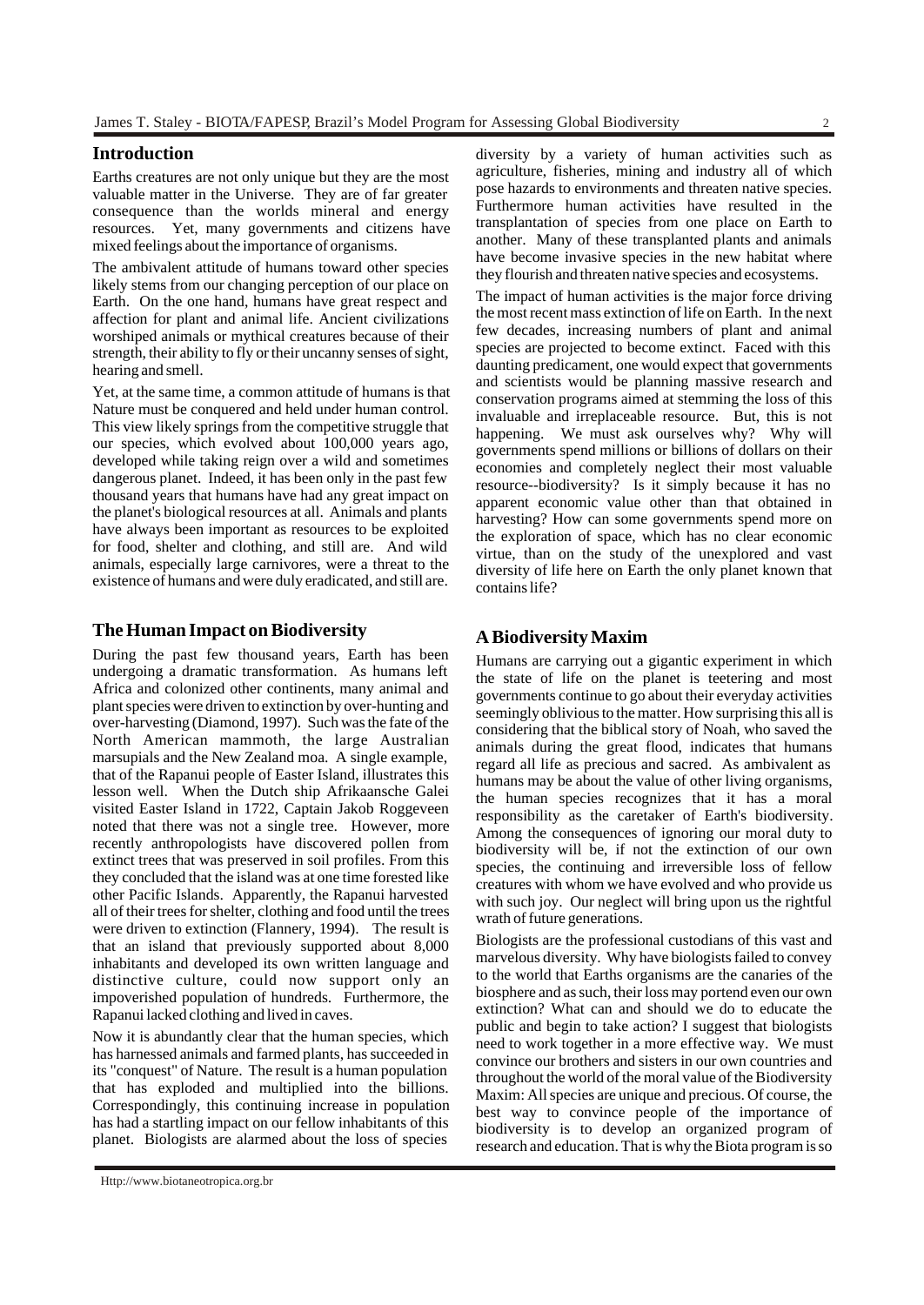important. The Biota program provides the first operating framework for a successful governmental program in biodiversity.

#### **The BIOTA/FAPESP Program**

Brazils state of São Paulo ranks among the few governments that has recognized the importance of biodiversity. It has successfully launched Biota as part of its FAPESP program in biology. The BIOTA/FAPESP Program has been in operation for three years now, long enough to pose questions about its promise. The questions I will try to address here are:

- ! What attributes of the BIOTA/FAPESP Progam have allowed it to succeed where others have failed?
- Can the BIOTA/FAPESP Program serve as a global model for biodiversity efforts?

However, it is important to first provide some perspective of my own experience with the Biota program. I was a member of the first, three-member site visit team, or Scientific Advisory Committee, that met with BIOTA/FAPESP administrators and scientists at the State University of Campinas, São Paulo in 1999. Then in 2000, I was part of a four-member site visit advisory board that attended the annual BIOTA/FAPESP meeting in Parque Estadual Intervales. So, I have had a special opportunity to learn first-hand about many of the activities that are underway in the progam. Although, as a microbiologist, I am not familiar with the details of all of the work that is underway in the various disciplines in biology, I believe I have a good understanding of the major attributes of the people and program that have allowed it to become so successful.

The first attribute of the program that I believe is critical to its operation are its people, in particular, the scientists and students as well as the staff and technical help that are responsible for collecting and analyzing field and laboratory information. They are the heart of the program, for without them the science would not occur. What is particularly noteworthy about this group of scientists is that it truly encompasses scientists in all aspects of organismal biology from microbes to primates.

But a biodiversity effort requires more than the individual science labs, however distinguished they may be, it requires that they work together in an interdisciplinary setting. For example, it is not enough to know and understand the species distributions of zooplankton in a lake if one is interested in biodiversity. It is essential to understand also, the invertebrates and fish that live on the zooplankton,

the phytoplankton the feed to zooplankton and the bacteria that are involved in the turnover of nutrients that affect the growth of all organisms. Furthermore, it is essential to understand the physical and chemical factors that influence the biology of the lake. And finally the lake exists in a watershed with the plants, animals and microorganisms as well as physical and chemical features which also have an impact on the lake. So, the successful biodiversity effort involves team work and interraction among various disciplines. Open and good communication is the key to making this a success.

The second attribute is appropriate size. The success of a biodiversity program depends on the interest and support of a receptive and informed citizenry. This occurs at the local level, in watersheds, in agricultural belts or transitional zones between land and sea. It is the people who live in a particular area who are most interested in the biota of the area because they are so well acquainted with the species - after all, they are fellow occupants of their everyday lives. So, it seems much more reasonable that the citizens of a locality will have the interest and familiarity with the biota and will be supportive of its study. On the other hand, in order that there are a sufficient number of expert scientists, the area needs to have universities, museums and research centers with the needed expertise to study the biota. The State of São Paulo is an appropriate size, not too big and not too small in which to undertake a meaningful biodiversity effort.

Of course, none of this could have happened were it not for leadership. Key leaders in science and government play perhaps the most critical role in seeing that a program in biodiversity happens. The leaders must convince the politicians and populace of the importance of biodiversity while at the same time produce a balanced and effective scientific program.

Finally, the local habitats and diverse biota of Brazil make it a natural location for launching biodiversity efforts. There are many species to be studied and much to be learned about how they interact with one another, their environments and the local citizens. The goals of a program in biodiversity must be directed toward understanding how the biota can be sustained in the face of human populations that increasingly encroach upon their habitats and life styles.

### **Beyond São Paulo State**

BIOTA/FAPESP is in a unique position to serve as a model for biodiversity efforts not only in Brazil and Latin America but for the rest of the world. Brazils BIOTA/FAPESP leaders and scientists can teach others about how to go about creating a successful program in biodiversity. It would seem that small countries are of the appropriate size to launch other efforts and could greatly benefit from Brazils model.

A reasonable initial goal would be to extend the program to other states in Brazil. Indeed, there are logical extensions of the program into other states already.

Of course, the world needs leadership in biodiversity. A successful program such as BIOTA/FAPESP is the envy of biologists in other countries. BIOTA/FAPESP scientists

[Http://www.biotaneotropica.org.br](http://www.biotaneotropica.org.br)